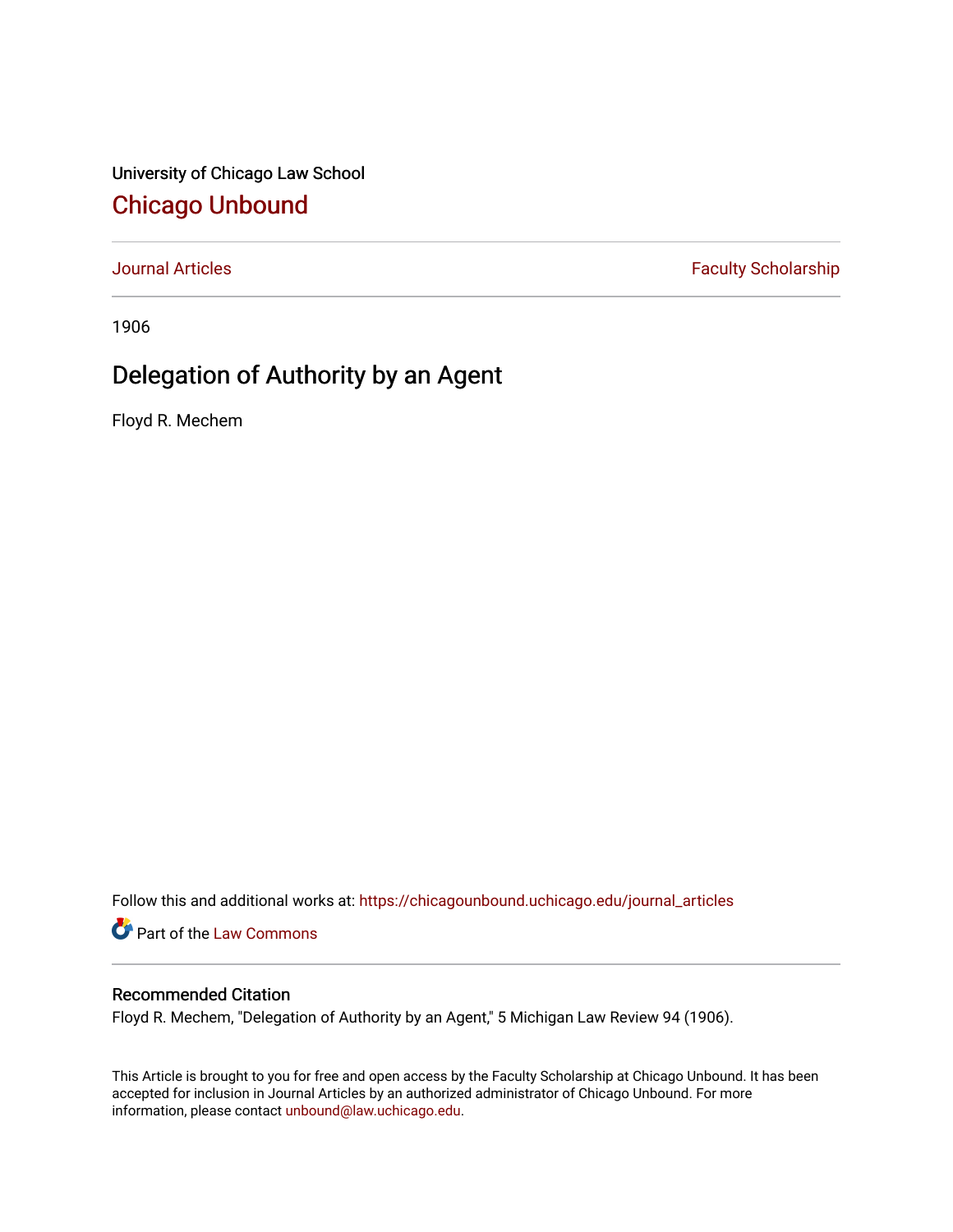## DELEGATION OF AUTHORITY BY AN AGENT\*

 $\S$  I. DELEGATUS NON POTEST DELEGARI.—The appointment of an agent in any particular case is made, as a rtile, because he is supposed by his principal to have some fitness for the performance of the duties to be undertaken. In certain cases his appointment is owing to the fact that he is considered, to be especially and particularly fit. The undertaking demands judgment and discretion, which he is supposed to possess; or it requires the skill and learning of an expert, which he assumes to be; or personal force and influence are desirable, and these the agent is thought to be able to exercise. Here is the *delectus personce,* and it is obvious that unless the principal has expressly or impliedly consented to the employment of a substitute, the agent owes to the principal the duty of a personal discharge of the trust.

*I*§ 2. GENERAL RULE.—Hence it is the general rule of the law that in the absence of any authority, either express or implied, to employ a subagent, the trust committed to the agent is presumed to be exclusively personal and cannot be delegated **by** him to another so as to affect the rights of the principal.1

The principal may, of course, expressly authorize the appointment of subagents, the delegation of the authority or the substitution of another in the place of the agent named; and formal powers of attorney quite frequently expressly confer "full power of substitu-

<sup>\*</sup>Adapted from the forthcoming second edition of the writer's treatise on Agency.

<sup>§</sup> **2. 1** Appleton Bank *v.* McGilvray, 4 Gray (Mass.) 5x8, 64 Am. Dec. **92;** McCormick *v.* Bush, **38** Tex. **314;** White *v.* Dayidson, **8 Md. 169, 63** Am. Dec. **699;** Lyon v. Jerome, **26** Wend. **(N. Y.)** 485, **37** Am. Dec. **271;** Wright *v.* Boynton, **37** N. H. **9, 72** Am. Dec. **319;** Smith v. Sublett, **28** Tex. **163;** Stoughton *v.* Baker, **4** Mass. *522,* **3 Am.** Dec. **236;** Lynn v. Burgoyne, **13** B. Mon. **(Ky.) 4oo;** Loomis v. Simpson, **13** Iowa **532;** Connor v. Parker, **114** Mass. **331;** Gillis z'. Bailey, *21* **N.** H. **149;** Furnas v. Frankman, **6 Neb. 429;** Harralson v. Stein, **5o** Ala. 347; Springfield F. & **M.** Ins. Co. v. DeJarnett, **iii** Ala. **248;** Bronfley **V.** Aday, **7o** Ark. **351, 68 S.** W. *32;* North American Trust Co. v. Chappell, **79** Ark. **507, 69 S.** W. 546; Harris v. San Diego Flume **Co., 87** Cal. *526, 25* Pac. **758;** Dingley v. McDonaid, *124* Cal. **682, 57** Pac. 574; National Cash Register Co. v. Ison, 94 Ga. 463, **21 S. E. 228;** Fudge *v.* Seckner Contracting Co., **80 11.** App. **35;** Ruthven v. American Fire Ins. Co., 92 Iowa 316, 60 N. W. 663; Floyd *v.* Mackey, 112 Ky. 646, 66 S. W. 518, 23 Ky. L. Rep. **2030;** Plummer v. Green, 49 Neb. **316, 68 N.** W. Soo; Carroll v. Tucker, *2* **N. Y.** Misc. 397; Fargo v. Cravens, 9 S. Dak. 646, 70 N. W. 1053; Tynan v. Dulling (Tex. Civ.<br>App.), 25 S. W. 465; Smith v. Lowther, 35 W. Va. 300, 13 S. E. 999; Rohrbough v. United States Exp. Co., So **V.** Va. 148, **40 S. E. 398;** McKinnon v. Vollmar, **75** Wis. **82,** 43 **N.** W. **800, 17** Am. St. Rep. **178,** 6 L. R. **A. 121;** Kohl v. Beach, **107** Wis. **4o9, 83 N.** W. **657, 50** L. R. **A. 6oo.** "One who has a bare power of authority from another to do any act, must execute it himself, and cannot delegate it to a stranger; for this being a trust or confidence reposed in him personally, it cannot be assigned to one whose integrity or ability may not **be** known to the principal, and who, if he were known, might not be selected **by** him for such a purpose. The authority is exclusively personal unless from the express language used or from the fair presumptions growing out of the particular transaction a broader power **was** intended to be conferred." **BELL, J.,** in Wright v. Boynton, *supra.*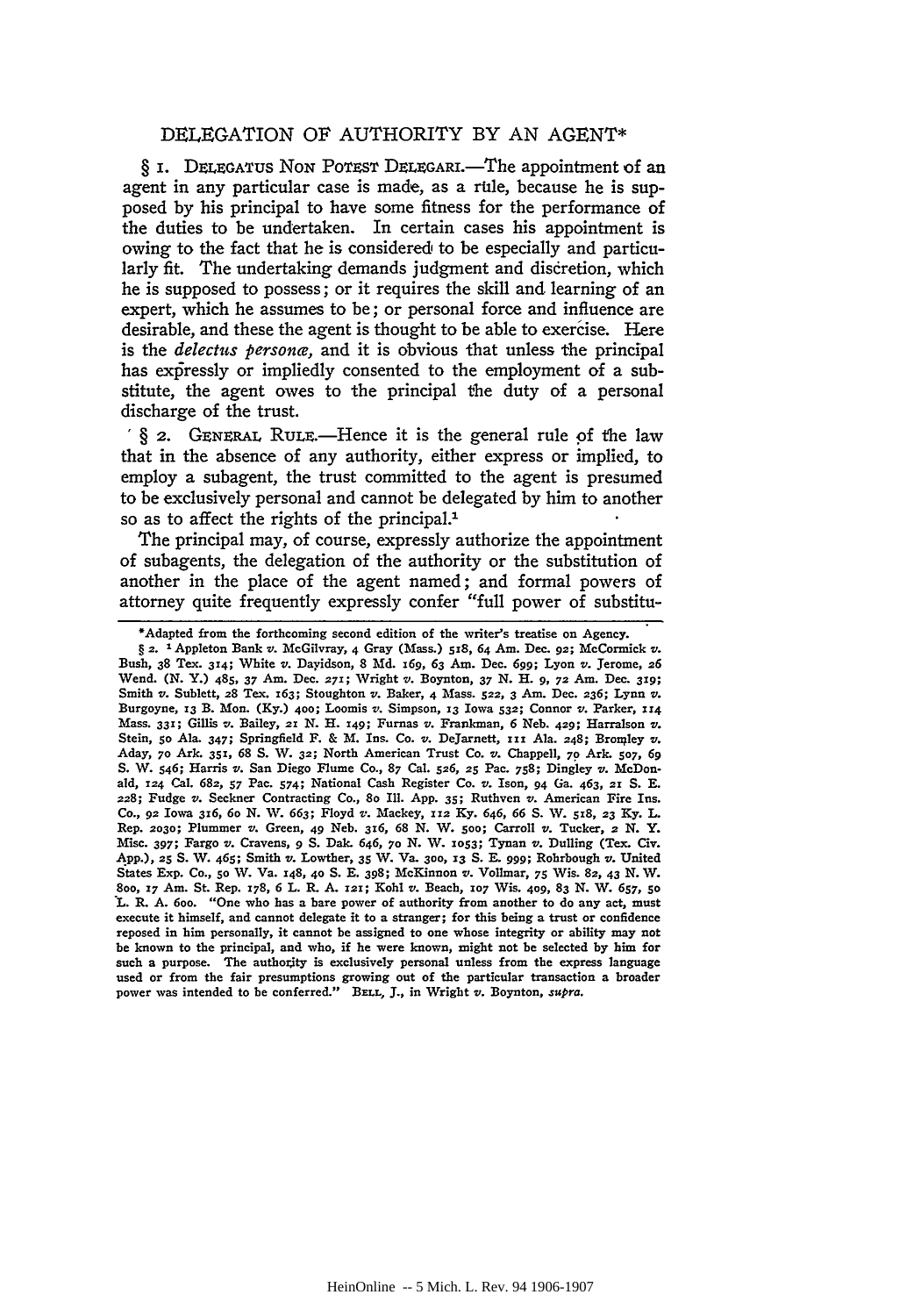tion and revocation," and in terms confirm whatever the attorney named "or his substitute" may lawfully do in the premises.

The general rule is, also, as will be seen, subject to be modified **by** the peculiar circumstances ahd necessities of each particular case, from which or from the usage of trade, a power to delegate the authority may be inferred;<sup>2</sup> but in the absence of such express authority or such circumstances the general rule is fixed, imperative and inflexible, resting upon ample foundation and constantly enforced **by** the courts.

The same rule applies to a servant as to an agent.<sup>3</sup>

§ 3. SAME SUBJECT-JUDGMENT AND DISCRETION NOT TO BE DEL-EGATED.-The reasons for this rule **are** particularly applicable to those cases where the performance of the agency requires, upon the part of the agent, the exercise of special skill, judgment or discretion. Such relations are obviously created because the principal places special confidence in the particular agent selected, and there is abundant reason. why the trust should. not be transferred to another of whose fitness or capacity the principal may'have no knowledge, without the latter's express consent.1

Thus where an agent had been entrusted with the general administration of the aftairs of a trading company, but no power to substitute others in his place had been given him, it was held that no such power could be implied, because there was evidently a confidence reposed in him which the company might not be willing to repose in others.<sup>2</sup> And so where one was appointed general agent to conduct the sale of subscription books in a certain territory under circumstances showing that the principal "depended upon the experience, skill and energy, as well as the resources and facilities of the general agent," it was held' that his powers and duties could not be assigned or delegated without the principal's consent.<sup>3</sup> For the same reasons the agent who has been given the important

*§* **3. 3 Bancroft v. Scribner, 72 Fed. 988, 44 U. S. App. 480, 21 C. C. A. 352.**

 $\boldsymbol{z}$ 

*<sup>§</sup>* **2.** 2 See **post,** § **io,** *et seq.*

*<sup>§</sup>* **2. 3 Gwilliam** *v.* **Twist [x895]** 2 *Q.* **B. 84; Engelhart V. Farrant E18971 I Q. B.** *240;* **James v. Muehleback,** 34 **Mo. App. 512. See also 3 MICHIGAN LAW REviEW, x98.**

*<sup>§</sup>* **3. Emerson v. Providence Hat Co., 12 Mass. 237, 7 Am. Dec. 66; Paul v. Edwards, I M o. 3o; Lewis v. Ingersoll, 3 Abb. (N. Y.) App. Dec. 55; Sayre v. Nichols, 7 Cal. 535, 68** *Am.* **Dec. 28o; Commercial Bank v. Norton, x Hill (N. Y.) 5ox; Dorchester, &c., Bank** *v.* **New England Bank, r Cush. (Mass.) 177; Planters,** &c., **Bank v. First National Bank, 75 N. C. 534; Pendall v. Rench, 4 McLean (U. S. C. C.) 259; Titus v. Cairo,** &c., **R. Co., 46 N. J. L. 393; North American Trust Co. v. Chappell, 7o Ark. 507, 69 S.** W. **546; Plummer v. Green, 49 Neb. 3x6, 68 N. W. 5oo;** McConnell **v. Mackin,** 22 **N. Y. App. Div. 537; Carroll v. Tucker,** 2 **N. Y. Misc. 397; Smith v. Lowther, 35 W. Va. 300, 13 S. E. 999; Tynan v. Dulling, (Tex. Civ. App.), 25 S. W. 465; Kohl** *v.* **Beach, 107** Wis. **4o9, 83 N.** W. **657, 5o L. R. A. 60o; Rohrbough v. U. S. Exp. Co., 5o W. Va. 148, 40 S. E. 398.**

<sup>§</sup> **3.** 2 **Emerson v. Providence Hat Co.,** *supra.*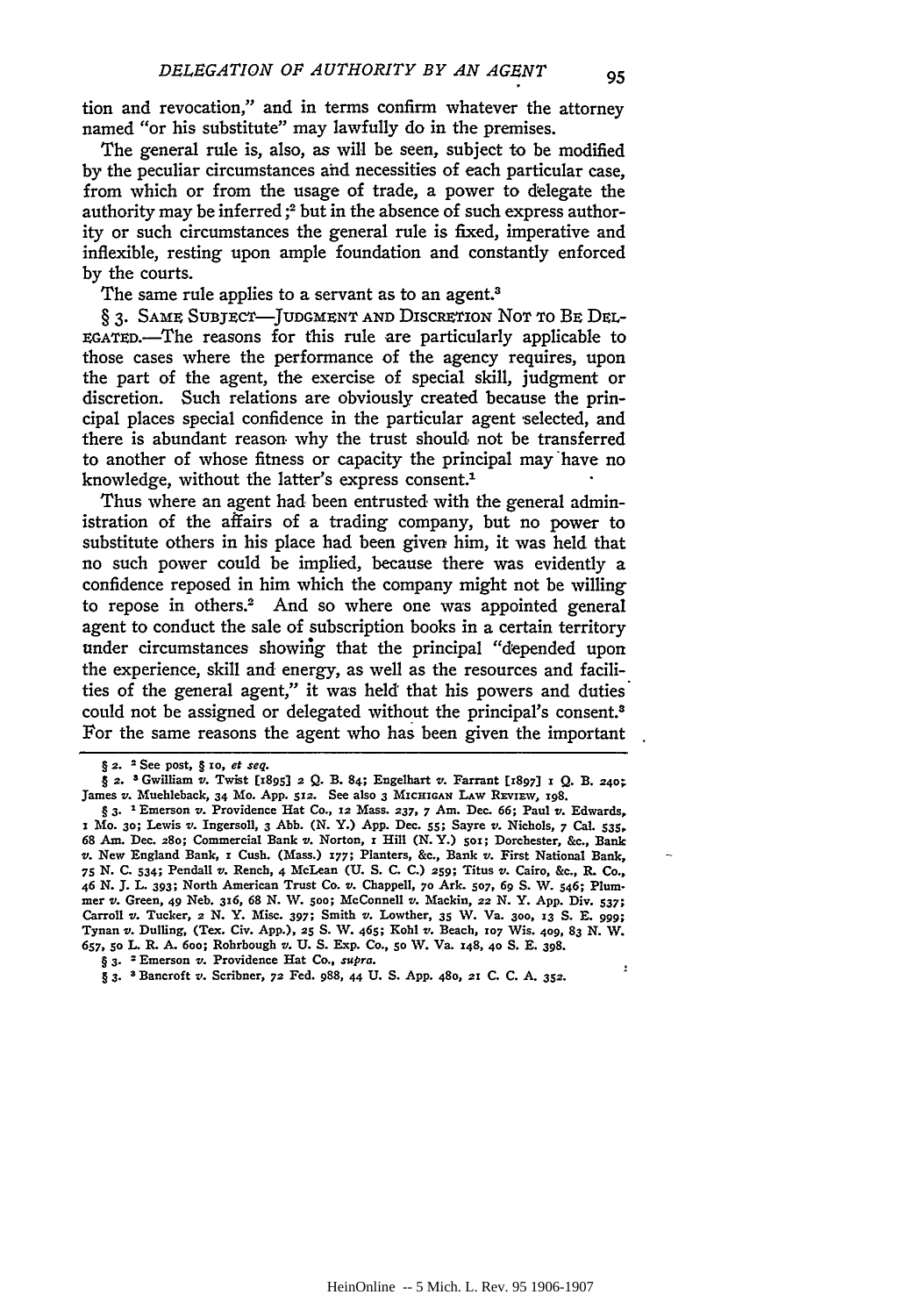power to bind his. principal **by** the execution of promissory notes,' or to settle disputed claims,<sup>5</sup> or to adjust losses by fire,<sup>6</sup> or to loan money<sup>7</sup> or receive or collect money<sup>8</sup> cannot delegate the power to a subagent.

A bailment of personal property to an agent with power to sell, also creates a personal trust which cannot be delegated.<sup>9</sup> And so does authority to sell real estate.<sup>10</sup> So where an agent had been authorized to sell real estate, but in his absence and without his knowledge, the land was sold by one falsely assuming to be a subagent, it was held that the sale was binding neither upon the principal nor the agent, as the principal was entitled to the judgment and discretion of the agent in making the sale.<sup>11</sup> For similar reasons, authority to lease real estate cannot be delegated.12

§ 4. ATTORNEYS CANNOT DELEGATE PERSONAL UNDERTAKING. The appointment of an attorney to argue or conduct a cause, compromise a dispute, or enforce a claim, creates a personal trust, and he can not entrust the performance of this duty to another attorney of his own selection, or let the case out on shares, or in any other wise delegate the performance, without the consent of his principal.<sup>1</sup>

This rule, however, does not demand that the attorney shall perform, in person, all of the merely mechanical or ministerial work involved in the case. As will be seen in a subsequent section, the

*§3.* 9Hunt v. Douglass, *22* Vt. **128;** Drum v. Harrison, **83** Ala. 384, **3 So. 715.**

*§3* **10** Floyd v. Mackey, *ix2* **Ky.** *646, 66* **S.** W. **528,** *23* **Ky.** L. Rep. **2030;** Bromley v. Aday, **7o** Ark. **351, 68 S.** W. **32;** Williams v. Moore, *24* Tex. Civ. **App. 402, 58 S.** W. **953;** ,Carroll v. Tucker, *2* **N. Y.** Misc. **397;** Bonwell v. Howes, *x5* Daly **(N.** Y.) 43; **Bocock v.** :Pavey, **8** Ohio St. *270.*

*§ 3.* **<sup>11</sup>**Barret *v.* Rhem, **6** Bush **(Ky.)** 466.

*§* **2** Fairchild v. King, **1o2** Cal. **320.**

54. 1 Eggleston v. Boardman, 37 Mich. 14; Crotty v. Eagle, 35 W. Va. 143, 13 S. E.<br>59; Hilton v. Crooker, 30 Neb. 707, 47 N. W. 3; National Bank v. Oldtown Bank, 112 Fed. *726,* **50 C. C. A.** 443; Sloan v. 'Williams, 138 IIl. 43, *27* **N. E. 531,** *z L.* R. **A.** 496; City of New York v. Dubois, **86** Fed. **889;** Meany **v.** Rosenburg, **32 N.** Y. Misc. *96;* Reese v. Resburgh, **54 N.** Y. **App.** Div. **378;** Lucas v. Rader, **29** Ind. **App.** *287,* 64 **N. E.** 488; Sedgwick v. Bliss, **23** Neb. **617,** *37* **N. xV.** 483; Dickson **v.** Wright, **52 Miss. 585;** Danley v. Crawl, 28 Ark. **95;** King V. **Pope,** *28* Ala. 6os; Ratcliff v. Baird, r4 Tex. 43.

**If** he does so, the client may declare the contract at an end, and recover whatever he has given for the services: Hilton v. Crooker, supra. The client may, however, ratify it with full knowledge of the facts: Reese v. Resburgh, *supra.*

<sup>§</sup> **3.** 4 Emerson v. Providence Hat **Co.,** *supra;* Brewster v. Hobart, 15 Pick. (Mass.) **302.**

*<sup>§</sup> 3.* **5** Fargo v. Cravens, **9 S.** Dak. **646,** *7o* **N.** W. **1053.**

*<sup>§</sup> 3.* **6** Ruthven v. American Fire Ins. **Co., 92** Iowa **3x6, 60 N.** W. *663.*

*<sup>§</sup> 3.* **1** Kohl v. Beach, **107** Wis. **409, 83 N.** W. **65, 50 L.** R. **A.** 6oo.

*<sup>§</sup>* **3. 8** McConnell v. Mackin, *22* **N.** Y. **App.** Div. **537;** Dingley v. McDonald, *724* CaL **682,** *57* Pac. **574;** Lewis v. Ingersoll, **2** Keyes **(N.** Y.) **347;** Yates v. Freckleton, 2 **Doug.** 623; though the authority may be so restricted as to amount to no more than a power to do a merely mechanical act, in which event the rule would not apply. Grinnell v. Buchanan, Daly **(N.** Y.) **538.**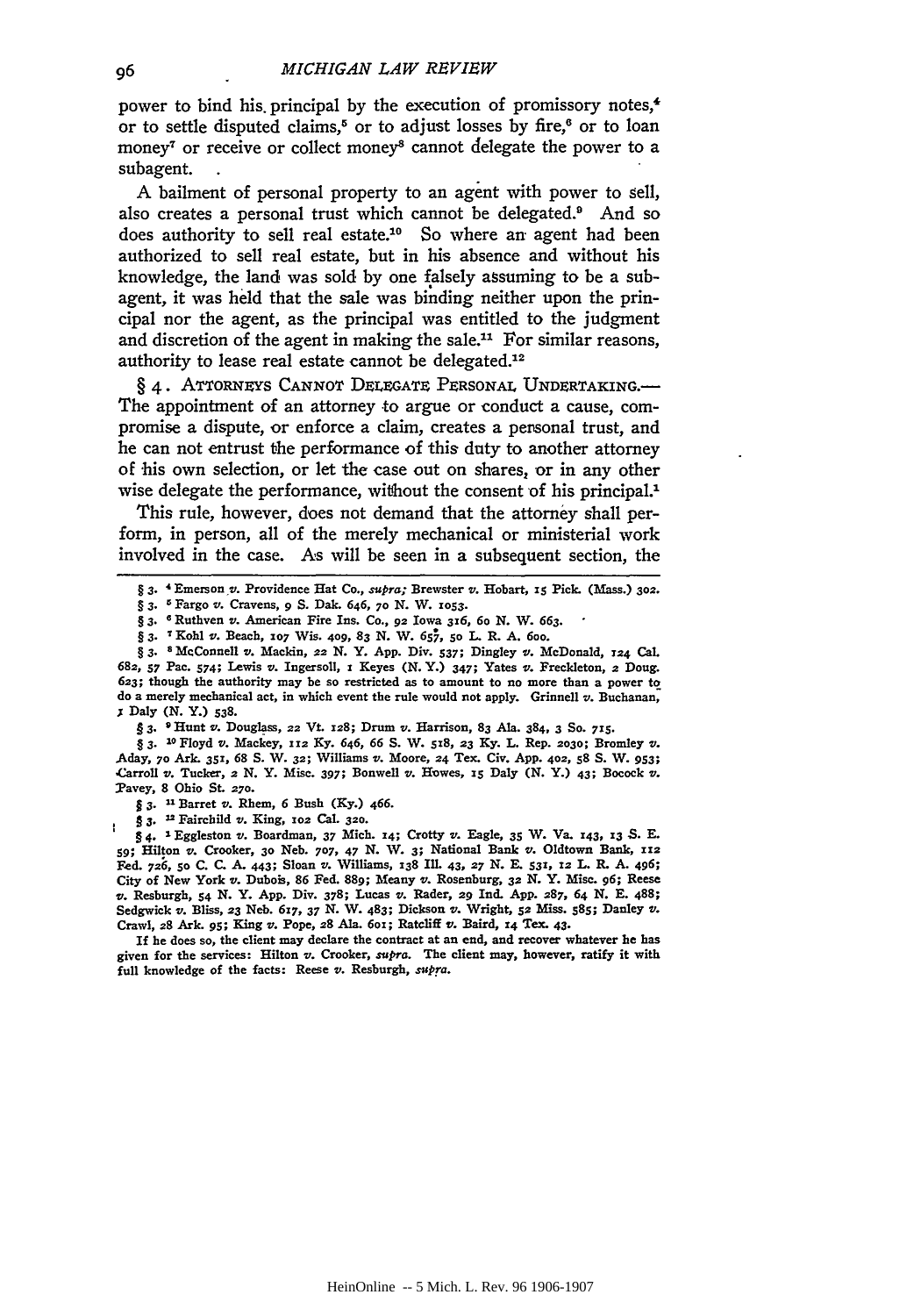performance of such duties through the agency of others, falls under a well recognized exception to the general rule.<sup>2</sup>

**§ 5.** ARBITRATORS CANNOT DELEGAT4 THEIR PowEis.-This rule also applies with special force to arbitrators. They are selected by parties who have placed particular confidence in their personal judgment, discretion and ability, and it would be a palpable injustice if they were to be permitted to delegate their responsibilities and powers to others.<sup>1</sup> But it is entirely proper for arbitrators, in a case requiring it, to obtain from disinterested, persons of acknowledged skill such information and advice in reference to technical questions submitted to them, as may be necessary to enable them to come to correct conclusions, provided that the award is the result of their own judgment after obtaining such information.2 They may also avail themselves of such mechanical or ministerial assistance as the nature of their duties may require.<sup>8</sup>

§ 6. Auctioneers, Brokers and Factors Cannot Delegate.—As will be seen also when these various forms of agency are taken up, the same rule applies to auctioneers, brokers and factors, who are forbidden to delegate without the principal's consent the powers confided to them not merely mechanical or ministerial.

§ 7. EXECUTORS, ETC., CANNOT DELEGATE PERSONAL TRUSTS.-This principle is, likewise, of frequent application to the case of persons upon whom the law has devolved discretionary or fiduciary powers, such as executors, guardians and public trustees. Such powers cannot be delegated without express authority.'

§ 8. SAME RULE APPLIES TO MUNICIPAL CORPORATIONS.<sup>-The</sup> same rule applies to the powers and duties conferred upon municipal corporations and municipal officers. Wherever judgment and

*§* **5.** 2 David **Harley** Co. **vt. Barnefield,** *supra;* Soulsby **v. Hodgson, 3 Burr. 1474;** Caledonia **Ry. Co. v.** Lockhart, **3 Macq. 8o;** Anderson **vt.** Wallace, **3 CL &** Fin. **26;** Eads *it.* Williams, **4** DeGex, **Mac. & Gor.** 674.

§ **7. 'Berger v.** Duff, **4 Johns. (N. i.) Ch. 369; Newton** v. **Bronson, 13 N. Y. 587, 67 Am. Dec. 89; Lyon it. Jerome, 26** Wend. **(N. Y.) 485, 37 Am.** Dec. **271; Hicks it. Dorn, 42 N. Y.** 51; **St. Peter i. Denison, 58 N. Y. 42r; Curtis** v. **Leavitt, x5 N. Y. x9o; The California, x Sawyer, 603; White v,. Davidson, 8 Md.** *x6g,* **63 Am.** Dec. **699; Merrill** *t.* Farmers, &c., Co., 24 Hun (N. Y.) 300; Stoughton v. Baker, 4 Mass. 522, 3 Am. Dec.<br>236; Terrell v. McCown, 91 Tex. 231, 43 S. W. 2; Whitlock v. Washburn, 62 Hun **(N. Y.) 369.**

HeinOnline -- 5 Mich. L. Rev. 97 1906-1907

*<sup>§</sup>* **4 'See** *post §* **ir; Eggleston vt. Boardman,** *supra.*

<sup>§</sup> **S. 'David Harley Co.** v. Barnefeld, 22 **R. I. 267,** 47 **At. 544;** Allen-Bradley **Co. v. Anderson, etc., Co.,** *99* **Ky. 311, 35 S. 'W. Z123; Lingwood Zt. Eade,** 2 **Atk. Sor;'Proctor v.** Williams, **8 C.** B. **(N. S.) 386;** Whitmore **v. Smith,.** S **H. & N. 824;** Little **v. Newton,** 2 **Scott N. R. 5o9.** Arbitrators **have no** inherent **power to** select an **umpire** unless **they are authorized by the terms of** the submission: **Allen-Bradley Co.** v. **Anderson, etc., Co.,** *su* pra.

*<sup>§</sup>* **5. 3Thorp v.** Cole, *2* **Cr. M. & R. 367; Harry v.** Shelton, **7 Bev. 455; Moore v.** Barnett, 17 Ind. 349.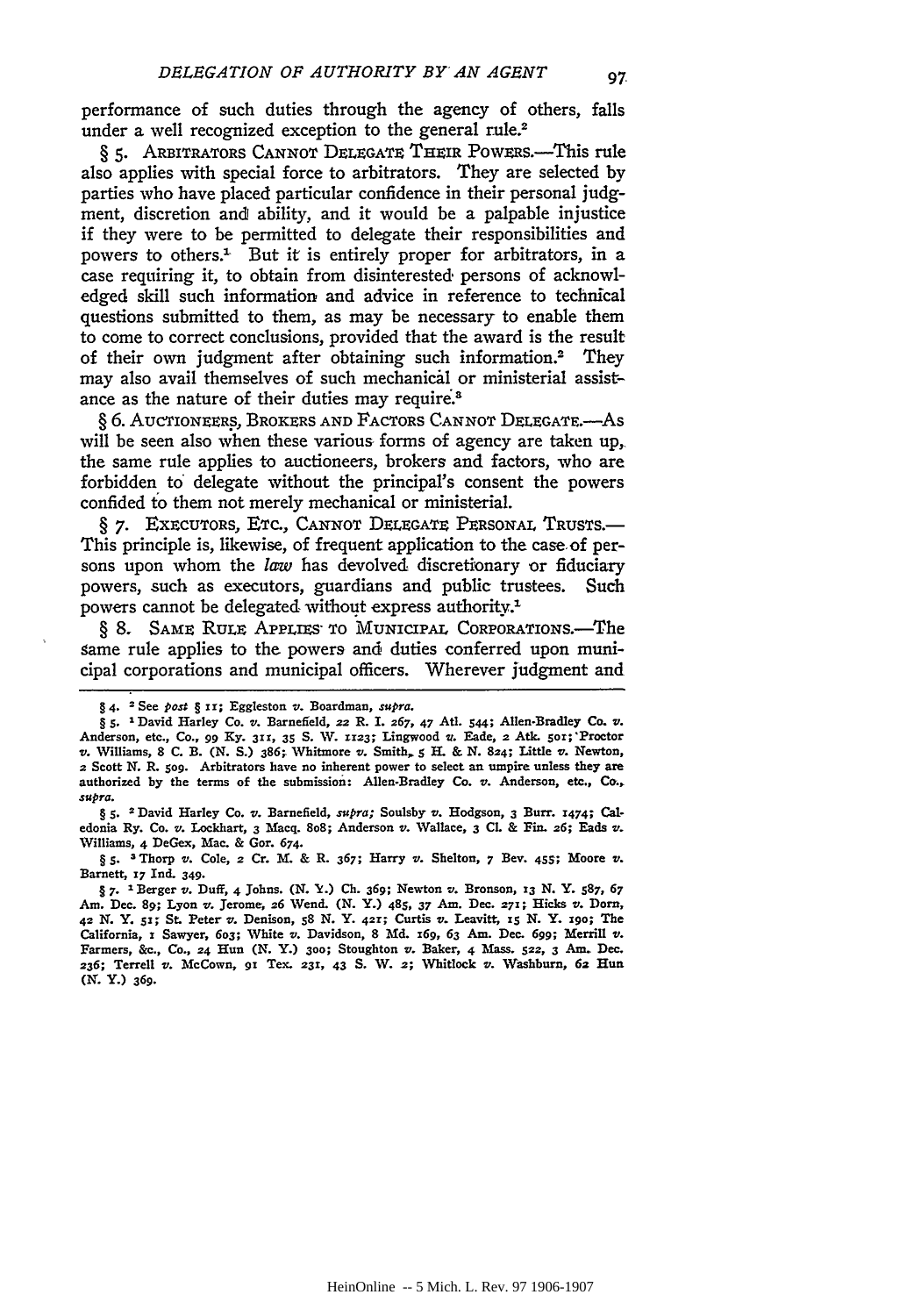discretion are to be exercised, the body or officer entrusted, with the duty must exercise it; it cannot be delegated or farmed out.<sup>1</sup>

§ 9. AND TO PRIVATE CORPORATIONS.<sup>-----</sup>The general supervision and direction of the affairs of a corporation," says Mr. Morawetz, "are especially intrusted by the shareholders to the board of directors; it is upon the personal care and attention of the directors that the shareholders depend for the success of their enterprise. It follows that authority to delegate these general powers of management cannot be implied."<sup>1</sup>

§ **10.** EXCEPTIONS AND MODIFICATIONS.-But the general rule above given of course gives way before an express power of delegation or substitution; and it is also subject, as has been stated, to certain exceptions and modifications growing out of the nature of the authority or the exigencies and necessities of the case, or based upon the custom and usage of trade in similar cases. Thus-

§ II. I. SUBAGENT MAY BE EMPLOYED WHEN DUTIES ARE MECHANICAL OR MINISTERIAL MERELY.—Where in the execution of the authority an act is to be performed which is of a purely mechanical, ministerial or executive nature, involving no elements of judgment, discretion or personal skill, the reason for the general rule does not apply, and the power to delegate the performance of it to a subagent may be implied.'

Thus an agent empowered to execute a promissory note, $2$  or to bind his principal by an accommodation acceptance,<sup>3</sup> or to sign his

§ **9. 1** Morawetz on Corporations, § **536.**

§ **i** . IWilliams *v.* Woods, 16 **Md. 220;** Grinnell v. Buchanan, **x** Daly **(N. Y.) 538;** Eldridge v. Holway, **z8 Ill. 445;** Joor v. Sullivan, **5** La. Ann. **177;** Grady *v.* American Cent Ins. Co., 6o Mo. 116; Newell v. Smith, 49 Vt. **255;** Lord v. Hall, **8 C.** B. *627.*

§ **1,.** 2 Sayre v. Nichols, **7** Cal. **535, 68** Am. Dec. 28o; Lord v. Hall, *supra;* Weaver v. Carnall, **35** Ark. **198, 37** Am. Rep. *22.*

§ **1. 3** Commercial Bank v. Norton, i Hill **(N.** Y.) 5ol.

**<sup>§8.</sup> 1** State v. Hauser, **63 Ind. z55;** State *v.* Bell, 34 Ohio **St.** x94; Birdsall v. Clark, 73 **N.** Y. **73,** *29* Am. Rep. xos; Brooklyn v. Breslin, **57 N.** Y. **59x;** Matthews v. Alexandria, **68** Mo. **11S, 30** Am. Rep. **776;** Maxwell v. Bay City Bridge **Co., 41** Mich. 453; Clark v. Washington, 12 Wheat. **(U. S.) 54;** Thompson v. Schermerhorn, *6* **N.** Y. **92;** Davis v. Read, **65 N.** Y. **566;** Supervisors v. Brush, **77 Ill. 59;** Thompson v. Boonville, 61 Mo. **282;** State v. Fiske, **9** R. I. **94;** State v. Paterson, 34 **N. J.** L. **z68;** Hydes v. J yes, 4 Bush. (Ky.) 464; Oakland v. Carpentier, **13** Cal. **540;** Whyte v. Nashville, a Swan (Tenn.) 364; Lord v. Oconto, 47 Wis. **386;** Lauenstein v. Fond du Lac, **28** Wis. **336;** Gale v. Kalamazoo, **23** Mich. 344; Indianapolis v. Indianapolis Gas Co., **66 Ind. 396;** Ruggles *v.* Collier, 43 Mo. **353;** Meuser v. Risdon, **36** Cal. **239;** Darling v. St. Paul, *x9* Minn. **389; St.** Louis v. Clemens, 43 Mo. **395, S. C. 52** Mo. **133;** State v. Garibaldi, **44** La. Ann. **8o9, 11 So.** *36;* Blair *v.* Waco, **75** Fed. **800,** 21 **C. C. A. 517;** People *v.* McWethy, **177** Ill. 334, **52** N. **E.** 479; Zanesville *v.* Zanesville Telephone **&** Tel. Co., **63** Ohio St. **442, 59 N. E. og;** Mc-Crowell v. Bristol, **89 Va. 652,** 16 **S. E. 867;** Knight *v.* Eureka (Cal.), **55** Pac. **768;** State v. Ocean Grove Camp Meeting Ass'n, *g9* **N. J.** L. **11o, 35** Atl. **794;** State v. **Com**mon Council, **62 N. J.** L. **158, 4o** Atl. **69o;** Lyth v. Buffalo, 48 Hun **(N.** Y.) **175;** Trenton v. Clayton, So Mo. **App. 535.**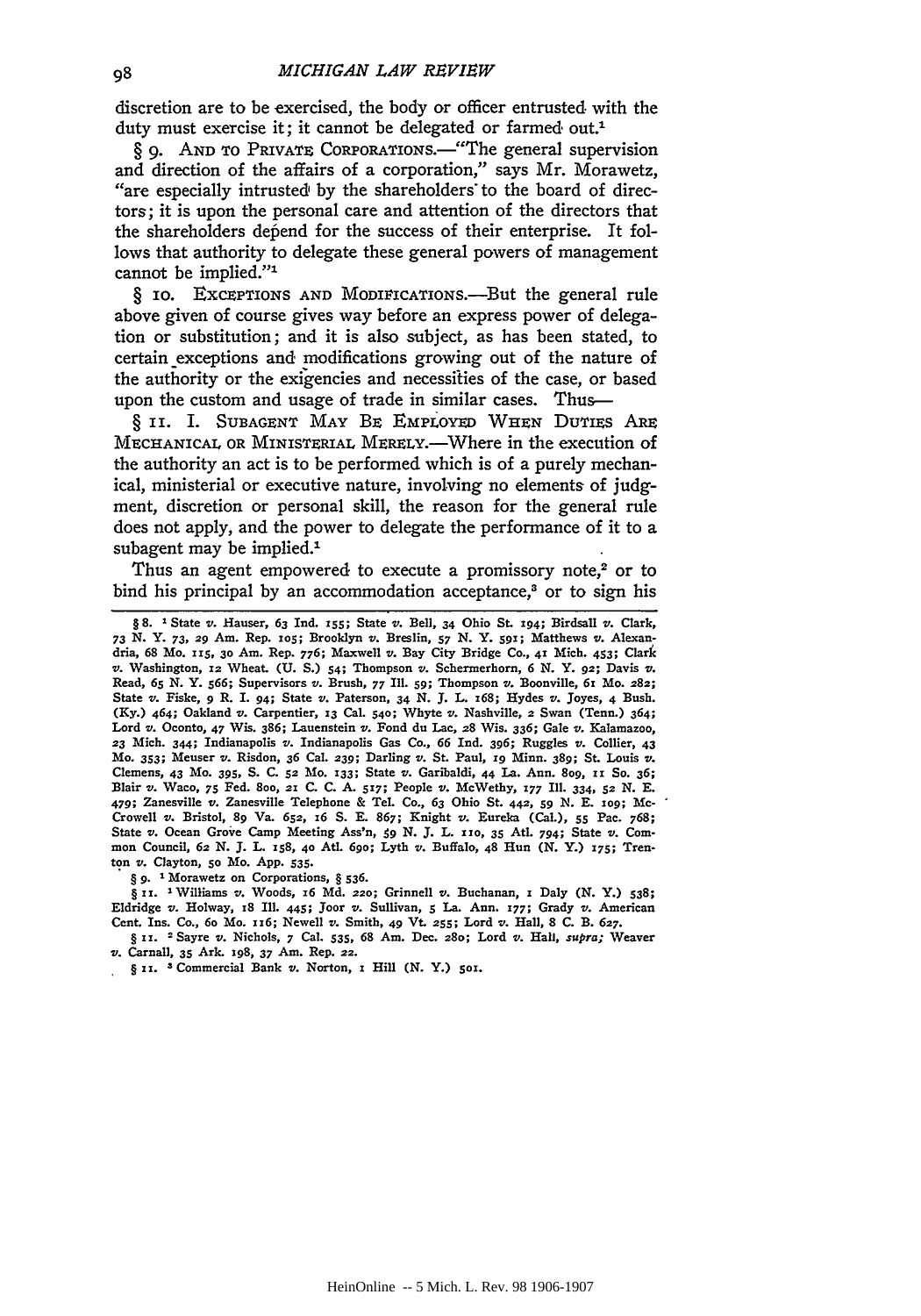99

name to a subscription agreement,<sup>4</sup> or to execute a deed,<sup>5</sup> having himself first determined upon the propriety of the act, may direct another to perform the mechanical act of writing the note or signing the acceptance, subscription or deed, and the act so performed will be binding upon the principal.

So an agent authorized to sell real estate, who exercises his own discretion as to the price and the terms, may employ a subagent to look up a purchaser,<sup>6</sup> or to point out the land to one contemplating a purchase.7

So, in a different field, a city council having power to adopt ordinances may adopt a code compiled by the city attorney. "The adoption, not the compilation, was the legislative act."<sup>8</sup>

§ **12.** II. WHEN THE PROPER CONDUCT OF THE BUSINESS REQuIRES IT.—It is obvious, too, that notwithstanding the general rule, there are many cases wherein from the very nature of the duty, or the circumstances under which it is to be performed, the employment of subagents is imperatively necessary, and the principal's interests will suffer if they are not so<sup>t</sup> employed. In such cases, the power to employ the necessary subagents will be implied.<sup>1</sup> The authority of the agent is always construed to include the necessary and usual means to execute it properly.

Thus if a note be sent to a bank for collection, and for the protection of the principal it becomes necessary to have the note protested, the authority of the bank to employ the proper officer will be implied **;2** and so if a note or draft be sent to a bank of other agent, $3$  to be collected at a distant point, the authority of the bank

<sup>§</sup> **xi .** 4 Norwich University v. Denny, 47 **Vt. 13.**

<sup>§</sup> **xi. 5** Smith **v.** Swan, x **Tex.** Civ. **App. u15, 22 S. V.** 247.

<sup>§</sup> **xx. 'Renwick v.** Bancroft, **56** Iowa, **527.**

<sup>§</sup> **x. IMcKinnon v.** Vollmar, **7S** Wis. **82, 43 N. W. 8oo, 17 Am. St. Rep. 178, 6 L. R.** *A.* **12x.**

<sup>§</sup> **rx. "Western, etc., R. Co. v. Young, 83 Ga. 512, TO S. E. 197; Garrett v. Janes, 65 Md. 260.**

<sup>§</sup> **12. <sup>1</sup>**DeBussche **v.** Alt, **8 Ch.** Div. **286;** Dorchester, &c., Bank **v.** New England Bank, z Cush. (Mass.) **177;** Johnson **v.** Cunningham, **z** Ala. **249;** Rossiter **v.** Trafalgar Life Assur. Ass'n, **27** Beavan, **377;** Appleton Bank **v.** McGilvray, **4** Gray (Mass.) **Sx8,** 64 Am. Dec. **92;** McCroskey **v.** Hamilton, xo8 Ga. **64o, 34 S. E. x1;** Strong *v'.* West, **xo** Ga. **382, 35 S. E. 693;** Luttrell **v.** Martin, **x2 N. C. 593, 17 S. E. 573;** Kuhnert **v.** Angell, xo **N.** Dak. **59,** 84 **N.** W. **579;** Breck **v.** Meeker, **68** Neb. **99, 93 N.** W. **993; Mc-**Cants **v.** Wells, 4 **S. C.** 38!; Canfield **v.** Chicago, etc., R. Co., **59** Mo. **App. 354;** Tennessee River Transp. Co. **v.** Kavanaugh (Ala.), **13 So. 283;** Rohrbough *a'.* **U. S.** Express Co., So **V.** Va. **148, 40 S. E. 398;** The Guiding Star, **53** Fed. **936.**

<sup>§</sup> **12.** 2-Tiernan *v'.* Commercial Bank, **7** How. (Miss.) 648, **40** Am. Dec. **83;** Baldwin **v.** Bank of Louisiana, x La. Ann. **13,** 45 Am. Dec. **72;** Commercial Bank **v.** Martin, **x** La. Ann. **344,** 45 Am. Dec. **87.**

<sup>§</sup> **12. 3** Breck **v.** Meeker, **68** Neb. **99, 93 N.** W. **993.**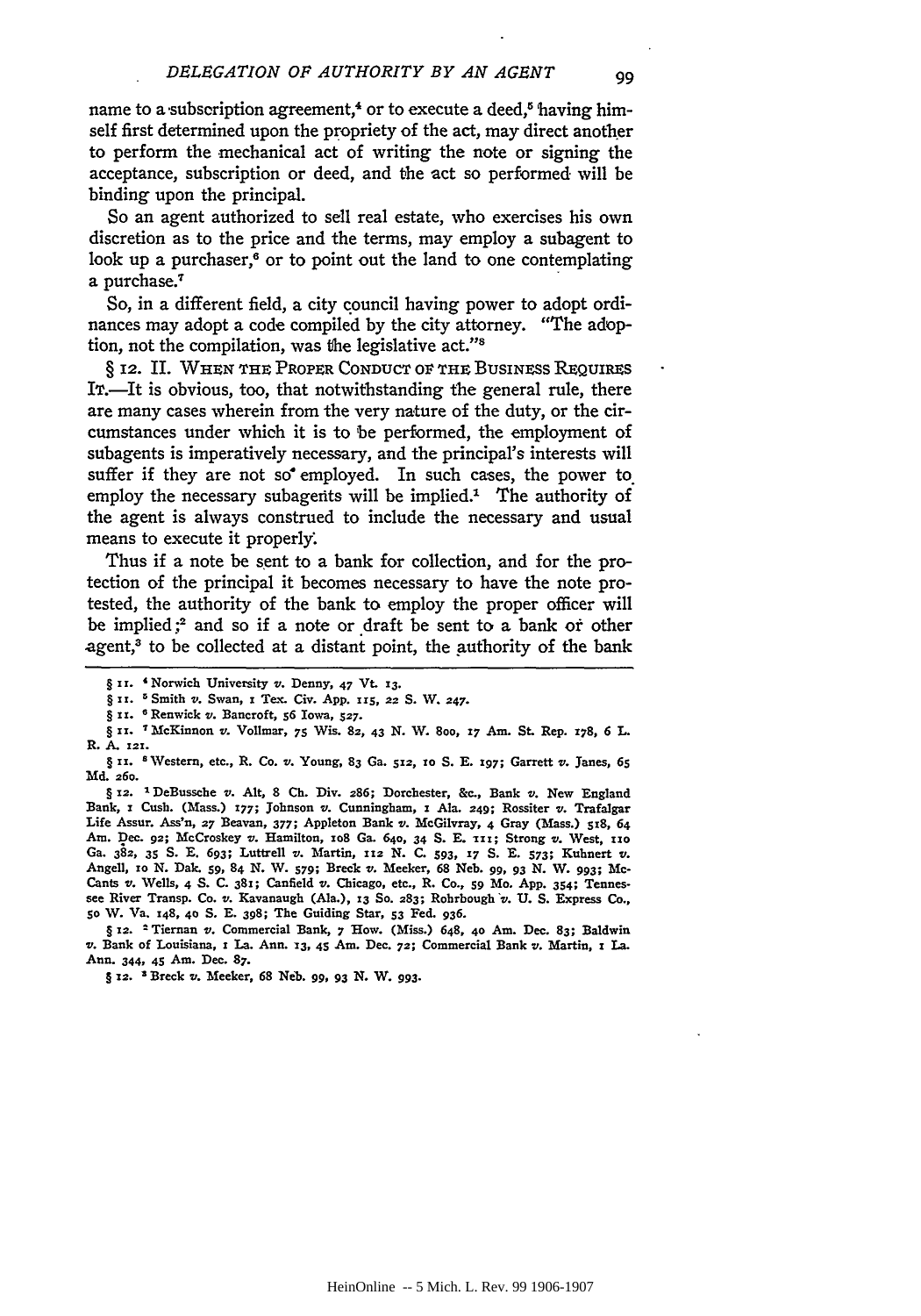or other agent to employ a subagent at the place of collection, and to forward the note or draft to him there, would be presumed.4

So an agent employed to collect a demand by suit would have implied power to employ the necessary attorneys *;5* or if authorized to sell goods, to employ a necessary broker or auctioneer;<sup>6</sup> or if authorized to charter a vessel, to employ a vessel broker to assist him in securing the charter.<sup>7</sup>

§ 13. ——So an agent of an insurance company given charge of a large territory or of an extensive business in a smaller territory and expected to accomplish results which could not reasonably be demanded of his individual and personal efforts, would have implied power to appoint such subagents and assistants as the contemplated results reasonably required.' The mechanical and ministerial parts would, of course, be delegable within the rule already considered; but even the discretionary portions might also be delegable in such a case upon the ground of an implied authority.

In Strong v. West, iio Ga. **382, 35 S. E. 693,** it is said: "If the services of an attorney are necessary to execute the duties of a created agency, the person intrusted with those duties, if not himself an attorney, is invested with the power to procure the services of an attorney for his principal, and  $* * *$  the attorney so employed is the attorney \* the attorney so employed is the attorney of the principal and not of the agent."

§ *12.* **6** Strong v. Stewart, **9** Heisk. (Tenn.) **137;** Harralson *v.* Stein, 5o Ala. 347. See also McCants v. Wells, 4 **S. C. 381.**

§ **12. I** Saveland v. Green, **40** Wis. **431.**

*§ 13.* %Bodine v. Exchange Ins. Co., *Si* **N.** Y. u17, io Am. Rep. **566;** Arff v. Star F. Ins. Co., 33 W Va 526; Grady v. American Cent. Ins. Co., 60 Mo. 116; Insurance Co. v. Eshelman, **30** Ohio St. 647; Krumm. v. Insurance **Co., 40** Ohio **St. 225;** Swan V. Insurance Co., **96** Pa. **37;** McGonigle v. Insurance Co., **x68** Pa. **1, 3** At]. **875;** Insurance Co. v. Thornton, **13o** Ala. *222,* **30** So. 614, *55* **L.** R. **A. 547,** *89* Am. **St.** Rep. **3o.**

In Bodine **%.** .Exchange Ins. Co., *supra,* it was said: "We know, according to the ordinary course of business, that insurance agents frequently have clerks to assist them; and that they could not transact their business if obliged to attend to all the details in person, and these clerxs can bind their principals in any of the business which they are authorized to transact. An insurance agent can authorize his clerk to contract for risks, to deliver policies, to collect premiums and to take payments of premiums in cash or securities, and to give credit for premiums or to demand cash; and the act of the clerk in all such cases is the act of the agent, and binds the company just as effectually as if it were done **by** the agent in person." This rule has sometimes been cited as authority for a sort **of** general power in the ordinary insurance agent to employ clerks who would thereby be vested with all his powers, discretionary as well as mechanical. Such a view is believed to **be** both unsound and dangerous unless the insurance business is to be put upon a different footing from others. See Waldman v. Insurance Co., 9! Ala. **17o, 8** So. Rep. **666,** *24* Am. St. Rep. **883;** Springfield F. **&** M. Ins. Co. v. **De** Jarnett, isi Ala. **248, 19** So. **99S;** distinguished in Insurance Co. v. Thornton, **13o** Ala. *222,* **30** So. 614, **55** L **R. A.** 547, **89** Am. St. Rep. 3o; Ruthven v. American F. Ins. **Co., 92** Iowa **316,** *6o* **N.** *W. 663.*

<sup>§ 12. &</sup>lt;sup>4</sup> Whether the bank or other agent really undertakes to act as an agent merely or rather as **arf** independent contractor is a disputed question. See *post, § 23,* where the cases are collected.

<sup>§</sup> **r2.** 5"Commercial Bank v. Martin, *supra;* Buckland v. Conway, 16 Mass. **396;** Davis v. Matthews, **8 S.** Dak. **3oo,** *66* **N.** W. 456.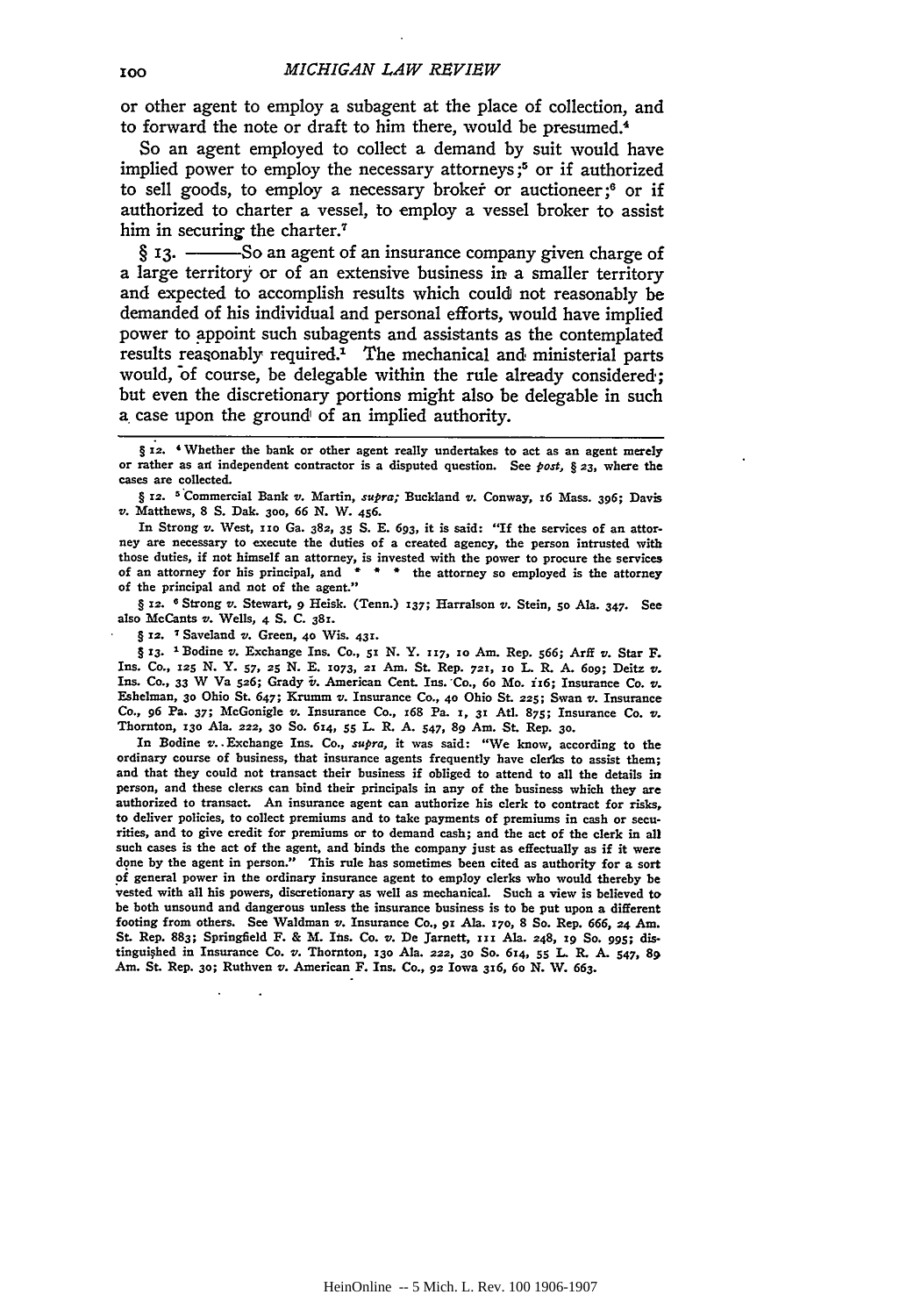IOI

For similar reasons an agent whose employment involves the performance of duties at various places may be found to have implied power to employ assistants because of the physical impossibility of his performing in person. 2

And, generally, an agent put in charge of a business or a department of a business which can regularly and, properly be carried on only by the employment of assistants and subordinates, would, where no other arrangement is made, have implied power to appoint them.'

§ 14. III. WHEN JUSTIFIED BY USAGE OR COURSE OF TRADE.— Again, the appointment of a subagent may be justified by a known and established usage or course of dealing.<sup>1</sup> Parties contracting in reference to a subject-matter concerning which there is such a usage may well be presumed to have it in contemplation. *In contractis tacite insunt quac* sunt *moris et consuetudinis,* is a maxim of law.2

Thus where goods were entrusted by the plaintiff to a merchandise broker to sell, deliver and receive payment, and the broker deposited them in accordance with a usage with a commission merchant connected with an auctioneer, taking his note therefor, and some of the goods were afterward sold at a less price than the broker was authorized to sell them for, it was held that the principal was bound **by** such act of the broker and that he could not maintain trover against the commission merchant. Said the court: "Business to an immense amount has been transacted in this way, and the usage being established, it follows that when the plaintiff authorized his broker to sell, he authorized him to sell according to the usage; and when the defendants dealt with the broker, even if they had known that the goods were not his own, they had a right to consider him as invested with power to deal according to the usage."<sup>3</sup>

The power of a bank receiving a note for collection at another place, to forward the note to a bank at that place for payment, may

*§* **33.** 2 **The Guiding** Star; **53** Fed. **936.**

§ **14.** 2 **See Ewell's Evans' Agency, 58.**

§ **14. 3 Laussatt v. Lippincott, 6 Serg. & R. (Penn.) 386, 9 Am. Dec. 440. See also 'Wallace v. Bradshaw, 6 Dana (Ky.) 383; Darling v. Stanwood, 14 Allen (Mass.) 504; Jackson v. Union Bank, 6 H. & J. (Md.) 346; Strong v. Stewart, 9 Heisk. (Tenn.) 137.**

<sup>§</sup> **x3. 3 Breck v. Meeker, 68** Neb. **99, 93 N. 'V. 993;** Tennessee **River Transp. Co., v. Kavanaugh (Ala.), 23 So. 283; Luttrell v. Martin, x12 N. C.** *S93,* **17 S. E. 573; Canfield v. Chicago, etc., Ry. Co., 59 Mo. App. 354; McCroskey v. Hamilton, xo8 Ga. 640, 34 S. E. III.**

<sup>§</sup> **14.** 2 **Buckland** *v.* **Conway, 16** Mass. **396; Smith** *v.* **Sublett, 28 Tex.** 163; **Lynn** *v.* Burguoyne, 13 B. Mon. (Ky.) 400; Moon v. Guardians, 3 Bing. N. Cas. 814; Gray- v. **Murray, 3 Johns. (N. Y.) Ch. 167; Darling** *v.* **Stanwood,** 14 **Allen (Mass.) 5o4; Johnson v. Cunningham,** I **Ala. 249; Breck v. Meeker, 68 Neb. 99, 93 N.** W. **993; Rohrbouigh v. U. S. Exp. Co., 5o %V. Va. 348, 40 S. E. 398; DeBussche v. Alt, 8 Ch. Div. 286.**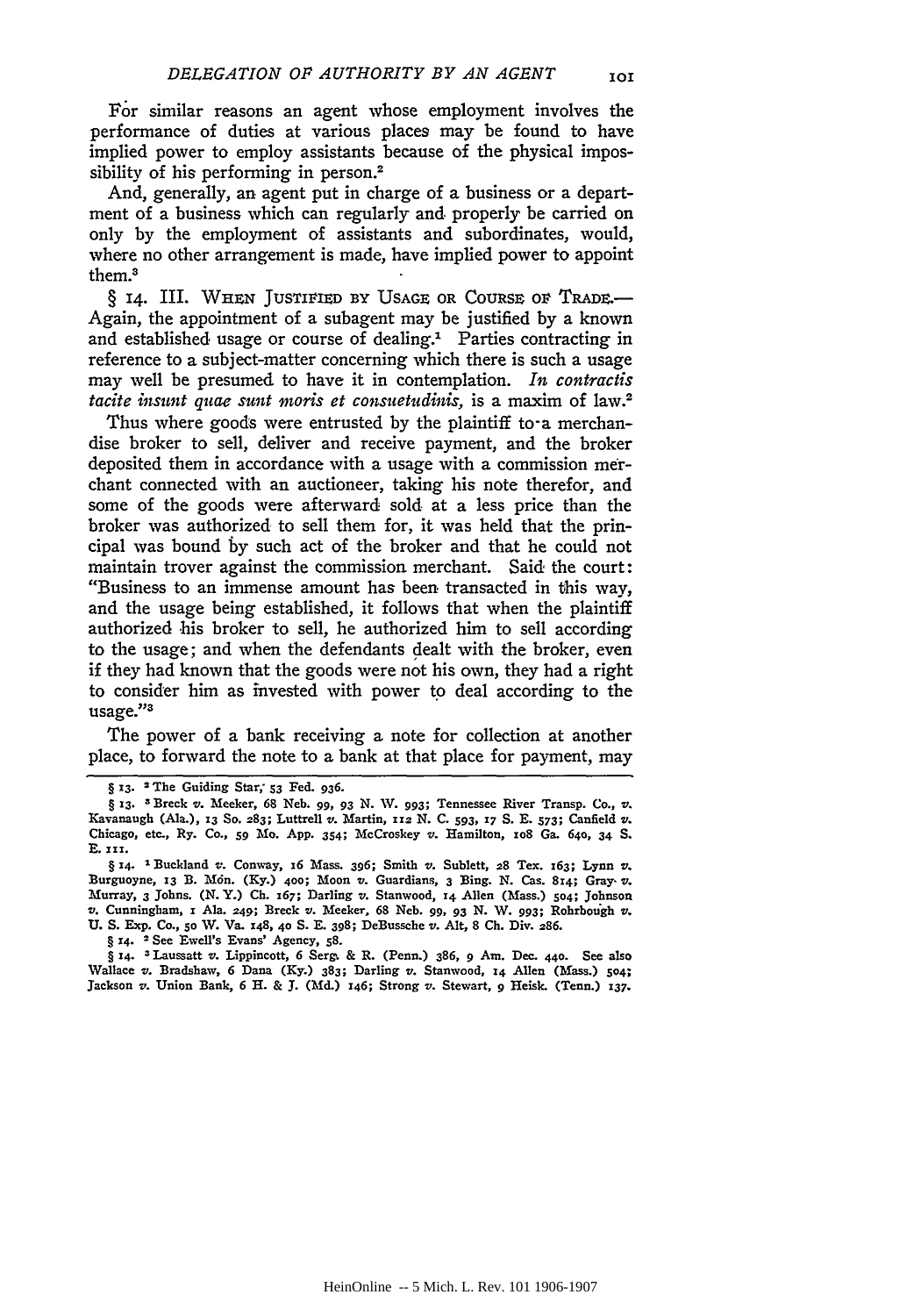also be derived from the same source, as may other powers referred to in the preceding section.4 Usage, however, will not be permitted to contravene express instructions, and if the agent has been denied the power of delegation, usage can not confer it.<sup>5</sup> Nor can usage justify the agent in violating the fundamental duties which he owes to his principal or change the intrinsic character of the contract existing between them.<sup>6</sup>

**§ 15."** IV. WHEN **NECEssITy** OR **SUDDEN EMERGENCY** JUSTIFIES IT.—So there may be cases in which supervening necessity or sudden emergency may justify the employment of subagents.' Thus, for example, if a railroad train in transit should suddenly be deprived of its fireman or brakeman, the authority of the conductor to employ someone else to fill the place until the necessity was past or the company could act would doubtless be sustained.<sup>2</sup> In England it is held that the power can not exist if the circumstances are such that the principal may be communicated with and his instructions procured. "The impossibility of communicating with the principal," said SMITH, L. J., "is the foundation of the doctrine of an agent of necessity."3 This is a salutary principle, though not always recognized in the American cases.

§ **16.** V. WHEN ORIGINALLY CONTEMPLATED.—And so, if the appointment of a subagent was contemplated, by the parties at the time of the creation of the agent's authority, or if it was then expected that subagents might or would be employed, this would be treated as at least implied authority for such an appointment.<sup>1</sup>

§ 17. VI. RATIFICATION OF AN UNAUTHORIZED APPOINTMENT.— And, finally, even though authority to appoint subagents cannot be deduced by any of the methods already enumerated, it may be

§ **14. 5** Bark <sup>s</sup> dale v. Brown, i Nott. & McC. (S. **C.)** *517,* 9 Am. Dec. **720;** Bliss v. Arnold, 8"Vt. **252, 3o** Am. Dec. 467; Hall **v.** Storrs, **7** Wis. **253;** Day v. Holmes, **103** Mass. 3o6; Parsons **v.** Martin, **ii** Gray (fass.) 112; Clark **v'.** Van Northwick, **z** Pick. (Mass.) 343; Leland **v.** Douglass, **x** Wend. **(N. Y.) 490;** Catlin **v.** Smith, **24 Vt. 85;** Hutch**ings** v. Ladd, **z6** Mich. 493.

§ **14. 6** Robinson **v'.** Mollett, L. R. **7** H. of L. **802,** 14 Eng. Rep. **177;** Minnesota Cent. R. R. Co. **v,.** Morgan, *52* Barb. **(N.** Y.) **217.**

§ **15. I** Gwilliam **v,.** Twist **[1895],** *2* **Q.** B. 84; Georgia Pac. R. Co. **v.** Propst, **85** Ala. **203, 4 So. 711;** Sloan **v.** Central Iowa Ry. Co., **62** Iowa **728,** 16 **N.** W. **331;** Fox **v.** Chicago, etc., Ry. Co., 86 Iowa **368, 53 N.** W. **259, 17** L. R. **A. 289.**

§ 15. <sup>2</sup> So held in Georgia Pac. Co. v. Propst; Sloan v. Central Iowa Ry. Co.; Fox **V'.** Chicago, etc., Ry. Co., *supra.*

§ **r5. 3 In** Gwilliam **v.** Twist, *supra.*

§ **16. '** Johnson **v,.** Cunningham, i Ala. **249;** Duluth Nat. Bank **v.** Fire Ins. Co., **85** Tenn. **76,** 4 Am. **St.** Rep. 744; National Steamship Co. **z..** Sheehan, *122* **N. Y.** 46z, *25* **N. E.** 858 *;* DeBussche **v.** Alt, **8 Ch.** Div. **286.**

<sup>§</sup> **14.** 4 Wilson v. Smith, 3 How. **(U. S.)** 763, where the court speaks of it as an authority fairly to be implied from the usual course of trade or the nature of the transaction.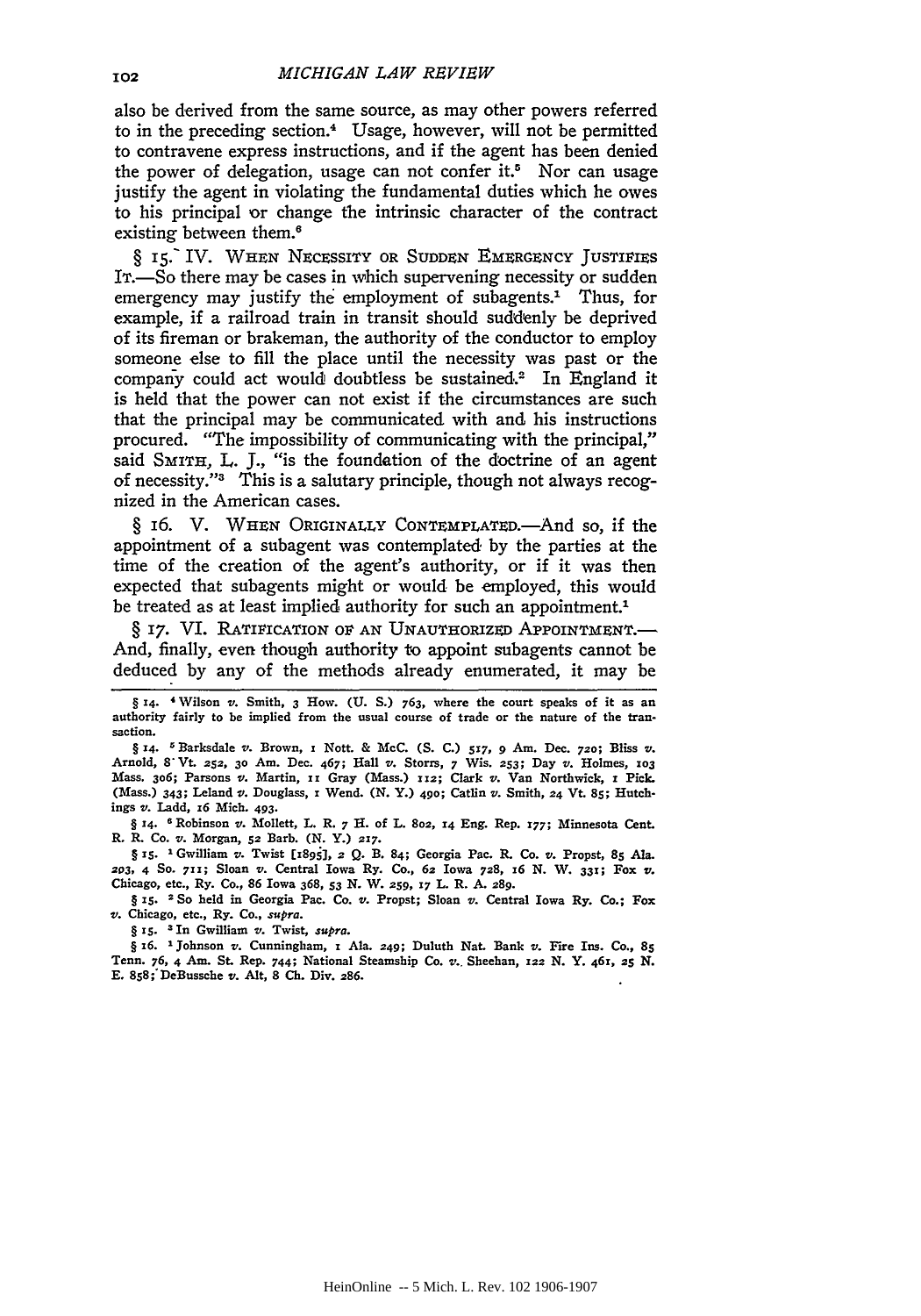103

found that such an appointment has subsequently, with knowledge of the facts, been either expressly or impliedly ratified;' and here, as in other cases, such a ratification is equivalent to a prior authority. Knowledge of the facts and voluntary action, however, are as essential here as elsewhere, and the principal by accepting what he was entitled to from the agent, in ignorance that a subagent had been employed, does not ratify his appointment.<sup>2</sup>

§ I8. CARE **REQUIRED** IN MAKING AUTHORIZED APPOINTMENT.- Where the appointment of a subagent is authorized, the agent appointing him does not impliedly warrant that the person selected by him will be in all respects a fit and proper agent. The measure of his duty in that regard is to exercise reasonable care and skill to appoint a suitable person.<sup>1</sup>

§ 19. WHOSE AGENT IS THE SUBAGENT.—Wherever a subagent has been lawfully appointed, in pursuance of the foregoing rules, he undoubtedly acts so far with the consent of the principal that the latter is bound **by** the act of the subagent done within the scope of the authority conferred upon the original agent. Whether, however, he is the agent of the principal in such sense that there is a privity of contract between them-so that, for example, the principal may or must look to the subagent for redress if the authority be improperly exercised, or that the subagent may or must look only to the principal for indemnity or compensation- is another matter. The principal may clearly be willing to consent that his agent may perform the duty through a substitute employed at *the agent's* risk and expense, when he would not be willing, at *his own* risk and expense, to have such a substitute employed. The familiar case of the independent contractor furnishes an analogy. The employer here expects that the contractor will avail himself of agencies and'means selected **by** himself and for which he is responsible; but the employer does not expect to answer for the defaults of the contractor's servants or to pay them for their services. The principal may consent to the employment of subagents on such terms as please him, and where he has consented only upon the express or implied condition that the subagent shall not be deemed his agent, that condition, as between the parties, must control.

§ 20.. This distinction has been made in many cases. Thus it

<sup>§</sup> *17.* **'Teucher v. Hiatt, 23** Iowa **527, 92 Am. Dec. 44o; Sedgwick v. Bliss, 23 Neb. 617,** *37* **N. W. 483; Dewing v. Hutton, 48 W. Va.** *576,* **37 S. E.** *67o;* **Bellinger v. Collins,** *117* **Iowa 173, go N. NV. 6og. See** also **Terrell v. McCown, g9** Tex. **231, 43 S. W.** *2.* § **17. 2 Rice v. Post, 78 Hun (N. Y.) 547.**

<sup>§ 18. &</sup>lt;sup>1</sup> Kuhnert v. Angell, 10 N. Dak. 59, 84 N. W. 579; Baldwin v. Bank, 1 La. **Ann. 13, 45 Am. Dec. 72; Tiernan v. Commercial Bank, 7 How. (Miss.) 648, 4o Am. Dec. 83;Conwell v. Voorhees, 13 Ohio 523,** *4z* **Am. Dec. 2o6.**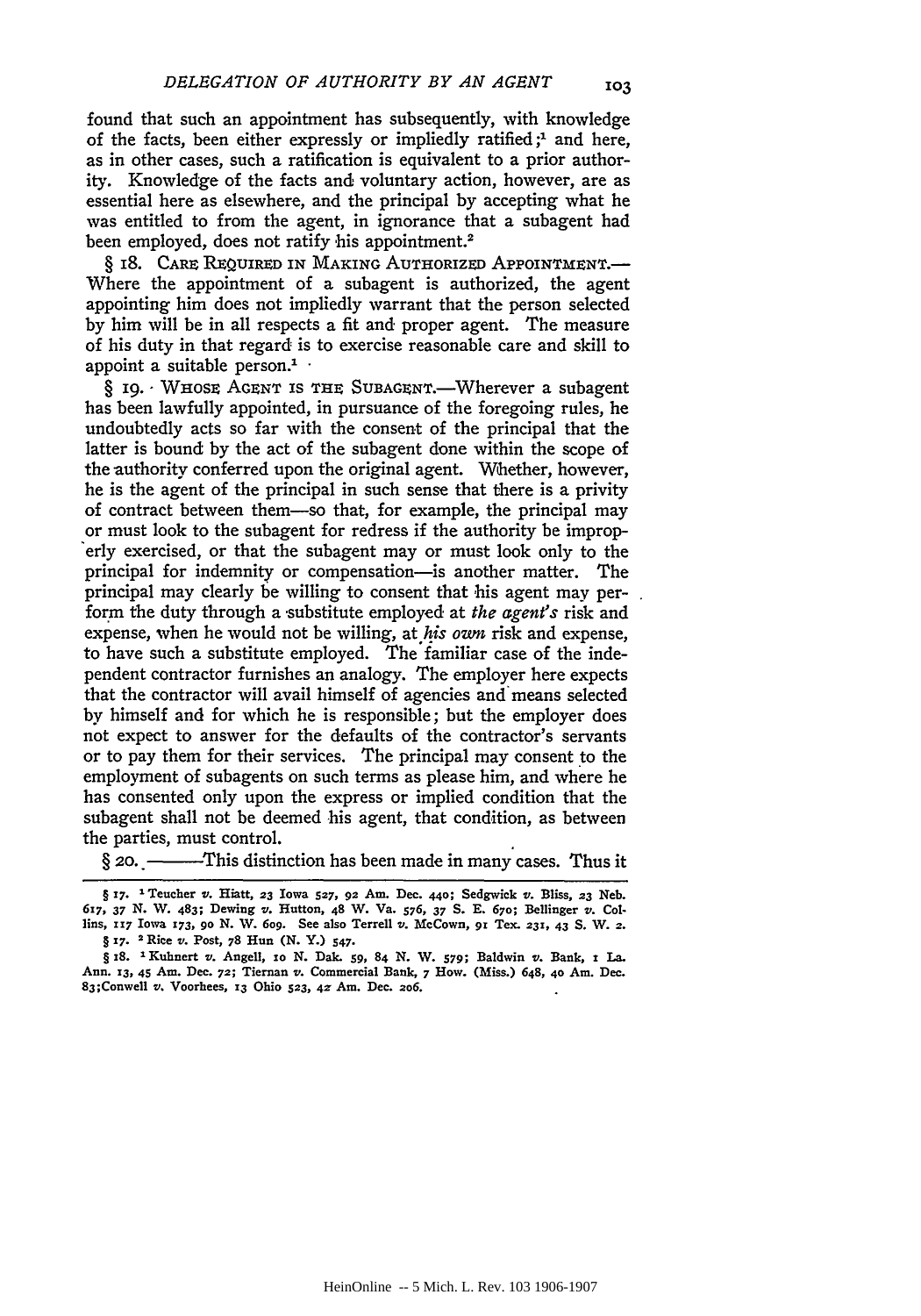is said by Senator VERPLANCK in a leading case<sup>1</sup> in New York: "There is a.wide difference made as well by positive law as by the reason of the thing itself between a contract or undertaking *to do* a thing, and the delegation of an agent or attorney *to procure the doing* of the same thing-between a contract for" building a house, for example, and the appointment of an overseer or superintendent, authorized and undertaking to act for the principal in having the house built. The contractor is bound to answer for any negligence or default in the performance of his contract, although such negligence or default be not his own, but that of some sub-contractor or under workman. Not so the mere representative agent who discharges his whole duty if he acts with good faith and ordinary diligence in the selection of his materials, the forming of his contracts and the choice of his workmen."

 $\S$  21.  $\rightarrow$  The same distinction is also stated in much the same way by MR. JUSTICE BLATCHFORD in the Supreme Court of the United States. "The distinction," he says, "between the liability of one who contracts to do a thing and that of one who merely receives a delegation of authority to act for another is a fundamental one. If the agency is an undertaking to do the business, the original principal may look to the-immediate contractor with himself, and is not obliged to look to inferior or distant under-contractors or subagents when defaults occur injurious to his interest. **\* \* \*** The nature of the contract is the test. If the contract be only for the immediate services of the agent, and for his faithful conduct as representing his principal, the responsibility ceases with the limits of the personal services undertaken. But when the contract looks mainly to the thing to be done, and the undertaking is for the due use of all proper means to performance; the responsibility extends to all necessary and proper means to accomplish the object, by whomsoever used."<sup>1</sup>

§ 22. ——So where the question was as to the liability of a factor for the defaults of another to whom he had sent the goods for sale, the latter [the defendant] contended that if plaintiffs [the principals] told him to "do with the goods as with his own," or if "the employment of a subagent was necessary, and that fact was known to plaintiffs," then, in either event, defendant has a right to send the goods to a factor of good credit, to whom and. not to the defendant, plaintiffs should look for their proper disposition. But the court said, "We do not think that if the jury had found both of these facts in favor of defendant it necessarily followed that he would not be liable for the default of the person so selected. The inquiry still

**<sup>§</sup> 2o. Allen v. Merchants'** Bank, 22 **Wend. (N.** Y.) **215.**

<sup>§</sup> *2r.* **Exchange National Bank v. Third National Bank,** *Z12* **U. S. 276.**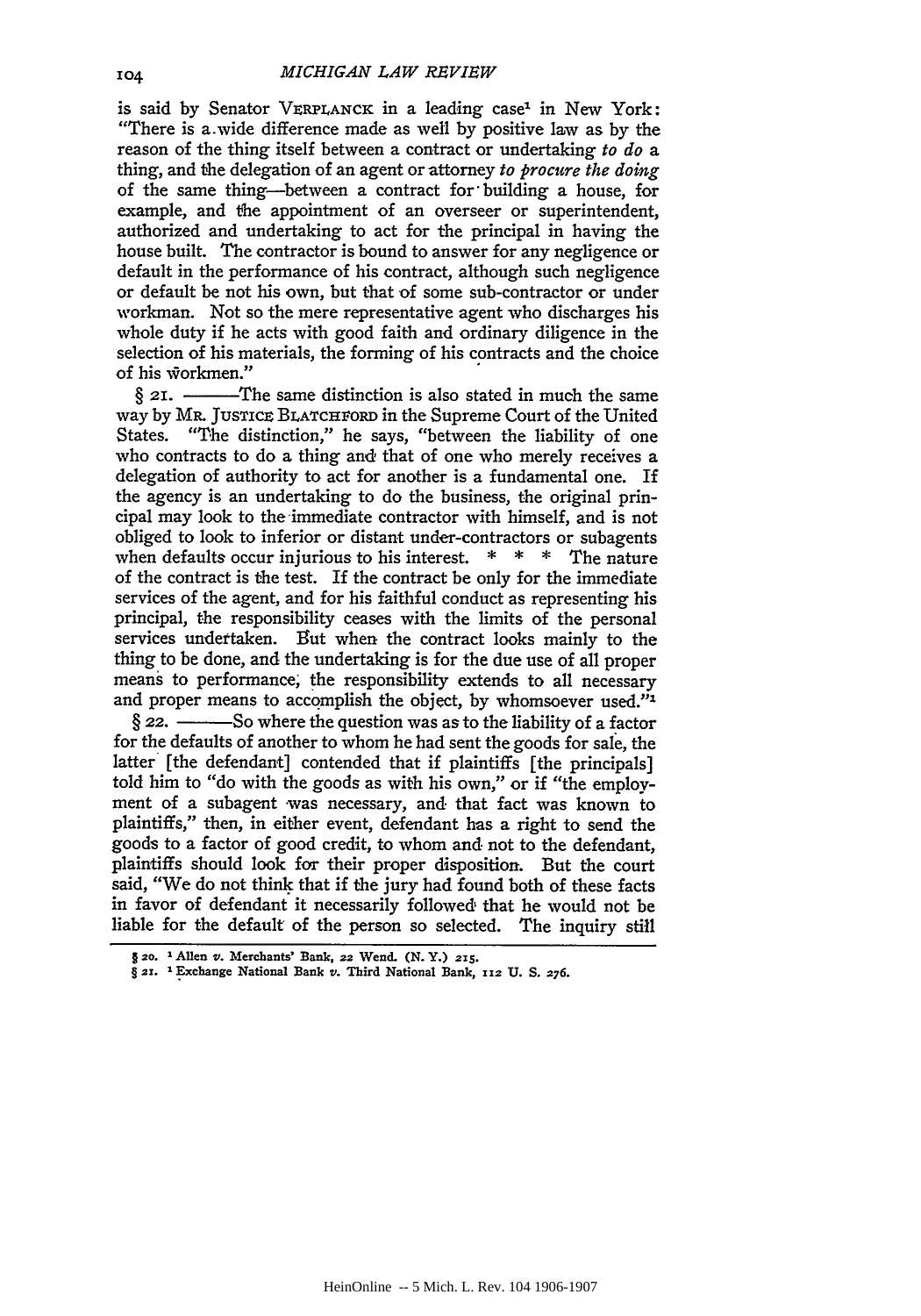remained, was this person selected as the servant of the agent or factor, or did he become the agent of the principal? It by no means follows, where produce, for instance, is intrusted to a commission merchant in Dubuque, and sent forward by him to his correspondent or agent at Chicago or St. Louis, that a privity of contract exists between such correspondent and principal, to the extent that the original factor is released and the subagent only is liable, Nor does it make any difference that the principal or consignor knows that it must and will be sent forward to find a market. He has a right to, and is presumed to repose confidence in, the financial ability and business capacity of the person so employed, and if such factor employs other persons, he does so upon his own responsibility; and, having greater facilities for informing himself and extending his business relations, upon him and not upon the principal should fall the loss of any negligence or default. If, however, another person has been substituted who, with the knowledge and approbation of the principal, takes the place of the original factor, or if such substitution is necessary from the very nature of the business, and this fact is known to the principal, the liability of the substitute may be direct to the principal, depending upon questions of good faith and the like on the part of the factor in selecting the substitute."'

§ 23. — The form in which the question most frequently presents itself is in determining the liability of a bank for the defaults of its correspondent banks in the process of collecting checks, notes and the like delivered to it for collection. Upon this question the authorities are hopelessly in conflict-not, however, as to the rule of liability when the nature of the undertaking is determined but as to the, proper construction of the facts in deciding upon the nature of the undertaking.1

§ 24. EFFECT OF APPOINTMENT.—It is not the purpose here to go minutely into the mutual rights and obligations of the principal,

<sup>§</sup> *22.* **2** Loomis v. **Simpson, 13** Iowa **332.**

<sup>§</sup> *23.* **'See Exchange Nat.** Bank **v. 'Third Nat. Bank,** *112* **U. S. 276;** Mackerey **v. Ramsay, 9 Cl. &** Fin. **818; Ayrault** v. **Pacific Bank, 47 N. Y. 570, 7 Am. Rep. 489; Simpson v. NValdby, 63 Mich. 439, 3o N. W.** i99; **Bank v. Butler, 41 Ohio St. 519, 52 Am. Rep. 94; Titus v. Bank, 35 N.** *J.* **L. 588; Power v. First Nat. Bank, 6 Mont.** 252, **z2 Pac. 597; Streissguth v.** Nat. **Bank, 43 Minn. 5o. Compare** Fabens **v. Mercantile Bank,** *23* **Pick. 330, 34 Am. Dec. 59; Lawrence v. Stonington Bank, 6 Conn. 521; Jackson v. Union Bank, 6 H. & J. (Md.) 146; Aetna** Ins. **Co. v. Alton Bank, 25 Ill. 243; Stacy v. Dane County Bank, ,2 Vis. 629; Guelick v.** Nat. **State Bank, 56 Iowa 434, 41 Am. Rep. izo; Third** Nat. **Bank v. Vicksburg Bank, 61 Miss.** 112, 48 **Am. Rep. 78; Daly v. Bank, 56 Mo. 94,** *17* **Am. Rep. 663; Bank of Louisville v. First Nat. Bank, 8 Baxt. (Tenn.) xoz, 3 Am. Rep. 691; Merchants Nat. Bank v. Goodman, iog Pa.** *422,* **58 Am. Rep. 728; Hyde v. Planters' Bank, 17 La. 56o; Irwin v. Reeves Pulley Co.,** *20* **Ind. App. 1o, 48 N. E. 6oi. This list does not purport to be exhaustive.**